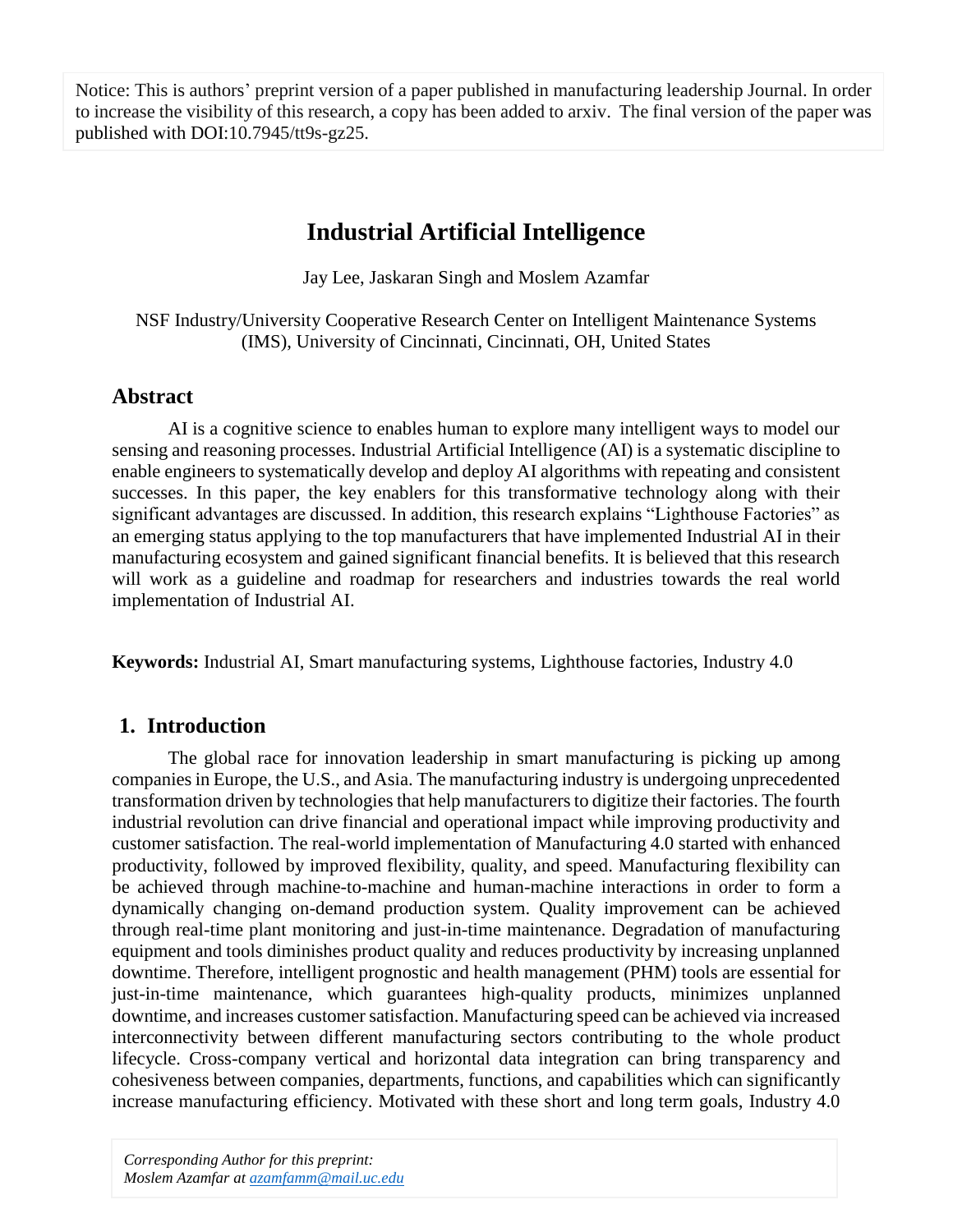realization remains a top priority for many leaders in different manufacturing industries. However, very few manufacturing sites have been able to rapidly adopt these technologies at scale.

Recently, the World Economic Forum, in collaboration with McKinsey & Company, scanned more than 1,000 leading manufacturers in all industries and geographical areas and selected 16 "lighthouses" and recognized them as the most advanced production sites [1]. These so-called lighthouse factories would serve as a beacon for guiding other industries towards the large-scale implementation of M4.0 technologies. We believe organizations require a comprehensive technology roadmap and framework toward adoption, scaling and successful implementation of M4.0 technologies to achieve lighthouse status.

#### **2. Evolution of disruptive Manufacturing 4.0 technologies**

During the third industrial revolution, the advance of manufacturing technologies relates closely to information technologies such as computer numerical control, flexible manufacturing systems, computer-aided design, computer-aided manufacturing, and computer integrated manufacturing. Achieved at the end of the 20th century, this revolution was characterized by the modernization of computers, the spread of the internet and a wide variety of digital devices. The Internet of Things initiated the fourth industrial revolution, sometimes referred to as Industry 4.0. Even though IoT concepts have been discussed in the literature since at least 1991, it was in 1999 (Figure 1) that Kevin Ashton, a U.K.-based entrepreneur, coined the term '*Internet of Things*' in a presentation to Proctor & Gamble.

In its initial stages, IoT technologies mainly focused on identifying manufacturing elements, assigning an ID to them and improving their connectivity by using information and communication tools. The advent of cloud computing acted as a catalyst for the development and deployment of scalable IoT applications. Cloud computing provided a platform for storage, computation, and communication of data generated by IoT devices. Soon companies were offering software, infrastructure, and platforms as services that in return significantly improved manufacturers' efficiency and reduced costs, while also eliminating the need for companies to develop their own individual communications infrastructures.

In 2009, motivated by advances in these manufacturing technologies, a new paradigm termed as cloud manufacturing emerged. This was touted as a manufacturing version of cloud computing where the cloud provided the core technical support for aggregating distributed manufacturing resources and then extracting and virtualizing them as services. It helped in improving manufacturing efficiency and new revenue stream generation wherein everything in the product lifecycle could be offered as a service. The increasing focus on IoT and cloud manufacturing resulted in an explosive expansion of numerous devices scattered and connected to the Internet, causing production and consumption of manufacturing data at unprecedented levels.

However, the infrastructure and network connections of cloud computing's centralized data center model were not designed to handle the Big Data phenomenon. Therefore, instead of simply extracting raw data from multiple sources and sending it directly to the cloud for analysis, in 2014 Cisco introduced the concept of fog computing  $-$  a "highly virtualized platform that provides computing, storage and networking services between devices and cloud computing data centers." Fog computing brings cloud infrastructures close to the edge devices and so improves cloud efficiency by performing edge computation and local storage.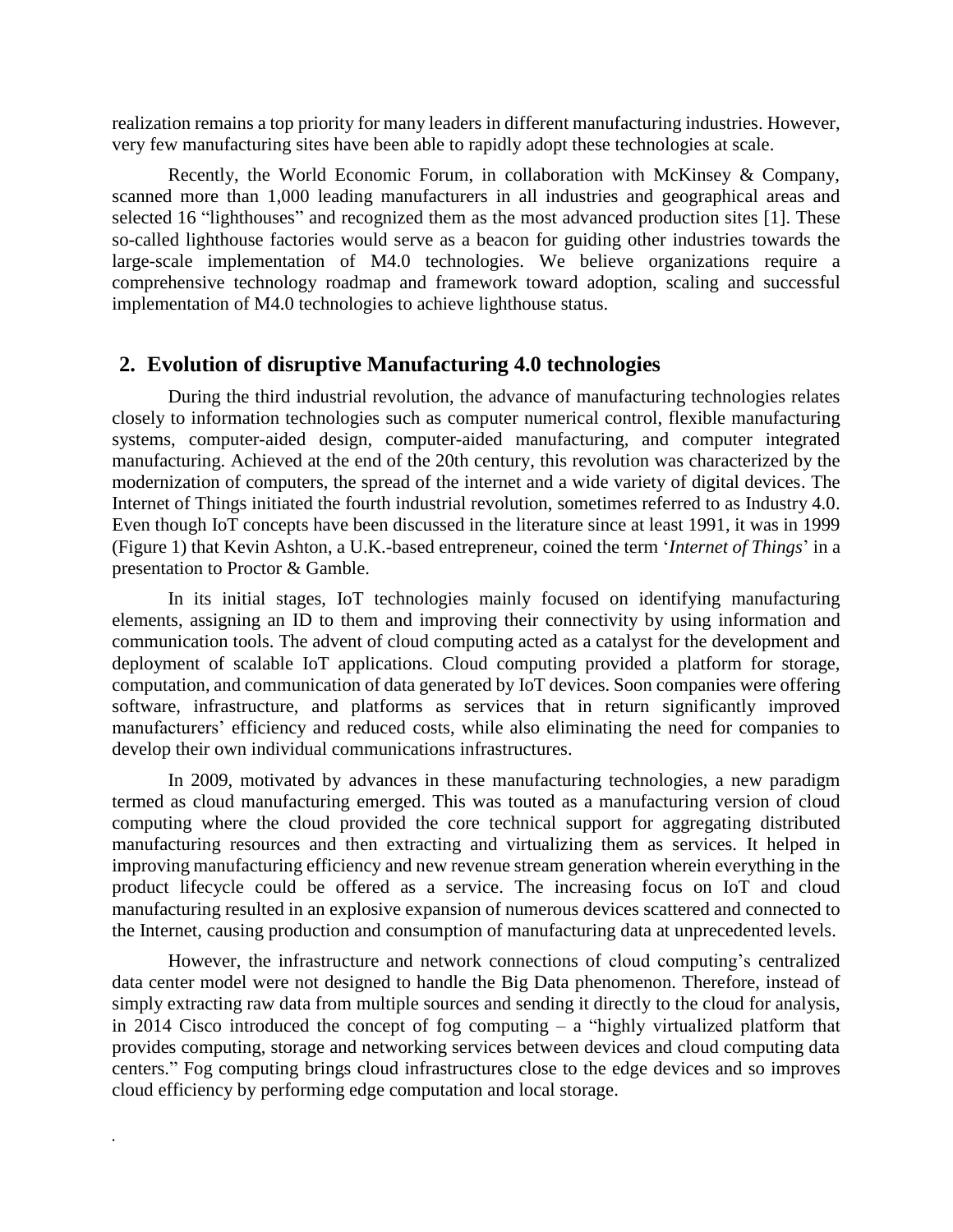Meanwhile, there have been lots of efforts in integrating cyber and physical systems to improve the integrity of data, flexibility, visualization, and supervisory control. In this regard, a breakthrough five-level Cyber-Physical Production Systems architecture was proposed in 2015 by Dr. Jay Lee from the Center for Intelligence Maintenance Systems (IMS) [2]. The proposed 5C-CPPS architecture provides a clear roadmap for step-by-step implementation of Cyber-Physical Production Systems in Industry 4.0 manufacturing systems. In this design, the digital twin concept is incorporated properly in the cyber level for clarifying the future development in this area. Moreover, blockchain is a promising technology that along with other enablers can significantly improve security, transparency and peer-to-peer interaction at a lower cost and with less energy [3].

A recent White House report on artificial intelligence [4] highlights the significance of AI and the necessity of a clear roadmap and strategic investment in this area. AI is being touted as a major component of this digital transformation. Even with the existing disruptive Manufacturing 4.0 technologies, the majority of connected devices in manufacturing are still not able to make decisions without human intervention, including initiation, management, monitoring, and feedback. Infusing intelligence into these physically connected things can exponentially increase the value that can be generated from them. AI aids the goal of a smart factory; one that would operate with minimal, if any, human interaction.

Building on the impactful 5C-CPPS architecture, IMS has coined a new term: industrial artificial intelligence4. It is expected that this concept will enhance productivity, flexibility, quality, and speed in different aspects of manufacturing. Industrial AI can realize smart and resilient industrial systems through four enabling technologies: data technology, analytic technology, platform technology, and operations technology. Supportive technologies like additive manufacturing, augmented reality, and advanced robotics can be a catalyst for speeding up the movement toward M4.0, as well as an adaptive business model to guarantee steady and consistent progress toward new technology implementation and its short and long-term impacts.

#### **3. AI as a catalyst to smart manufacturing**

*.*

The role of AI tools and techniques in smart manufacturing is a hot topic. The AI revolution is beyond its infancy and many companies have significant activity underway. Today more devices – both big and small – deployed on the factory floor are equipped with sensors that gather/share large volumes of data and capture a multitude of actions. Manufacturers have started recognizing the strategic importance of big data analytics and therefore data is becoming a key enabler for enhancing manufacturing competitiveness.

These enormous volumes of data analyzed in real time by leveraging the analytic capabilities of AI can improve decision making and provide enhanced insight to business users whether that's reducing asset downtime, improving manufacturing efficiency, automating production, predicting demand, optimizing inventory levels or enhancing risk management. PHM is one of the principal applications for the technology, followed closely by demand forecasting, quality control, and robotics. In the last few years, hundreds of venture-backed start-ups have popped up everywhere that are trying to offer AI-coated magic bullets promising to instantly augment enterprise-level insight or help companies to understand a particular machine, process or problem. The winner in this competition would be the one that is going to offer a scalable solution required by an enterprise.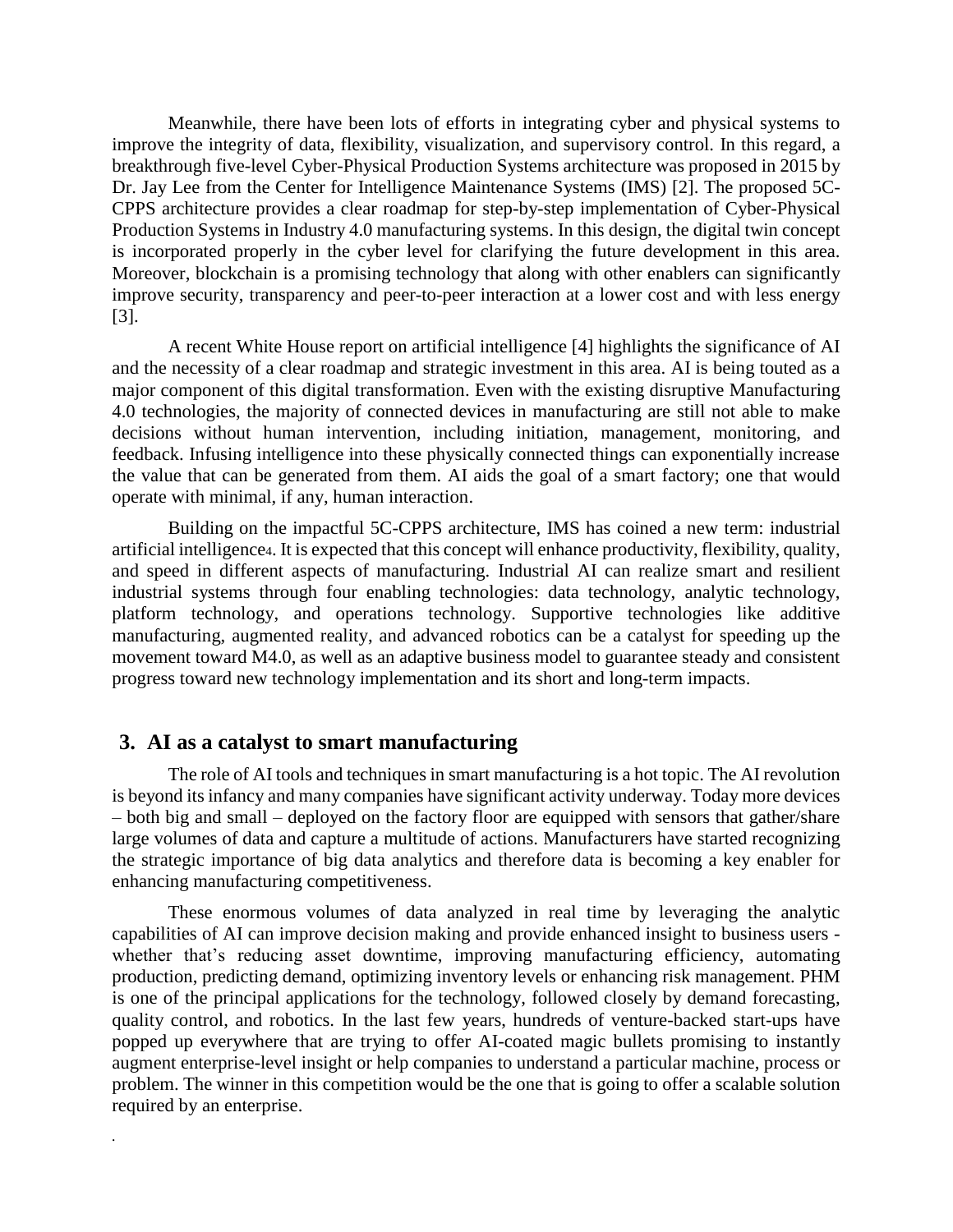

*Fig 1: Evolution of Disruptive Technologies in Manufacturing*

### **4. Digital transformation: stuck in the pilot stage**

*.*

In order to effectively adapt to this digital transformation, companies need to understand the capabilities of these disruptive technologies and how they can impact the existing ecosystem. However, many companies don't have a comprehensive technology roadmap and framework of how they could embed AI in their strategies and businesses. Hence, they are yet to see meaningful bottom-line benefits from its adoption and thereby most of its economic impact is yet to come. They appear to be stuck in "pilot purgatory" and are not able to succeed in building systematic capabilities.

Automation can be visualized as a batch of robots/machines/equipment performing a set of predefined operations according to a fixed set of rules in a limited number of scenarios. However, AI-based machines don't just follow the rules but intelligently understand and recognize patterns within the data, learn from past experiences and improve future performance. Therefore, AI enables the same set of machines and equipment to identify solutions to complex issues within a given solution space.

While this vision is sound, business leaders all around the world are facing some practical issues hindering real-time deployment of AI specifically in manufacturing industries: 1) Not enough evidence in terms of industrial successes to convince industry to embrace this technology; 2) Lack of a systematic approach for its deployment for a wide range of industrial applications; 3)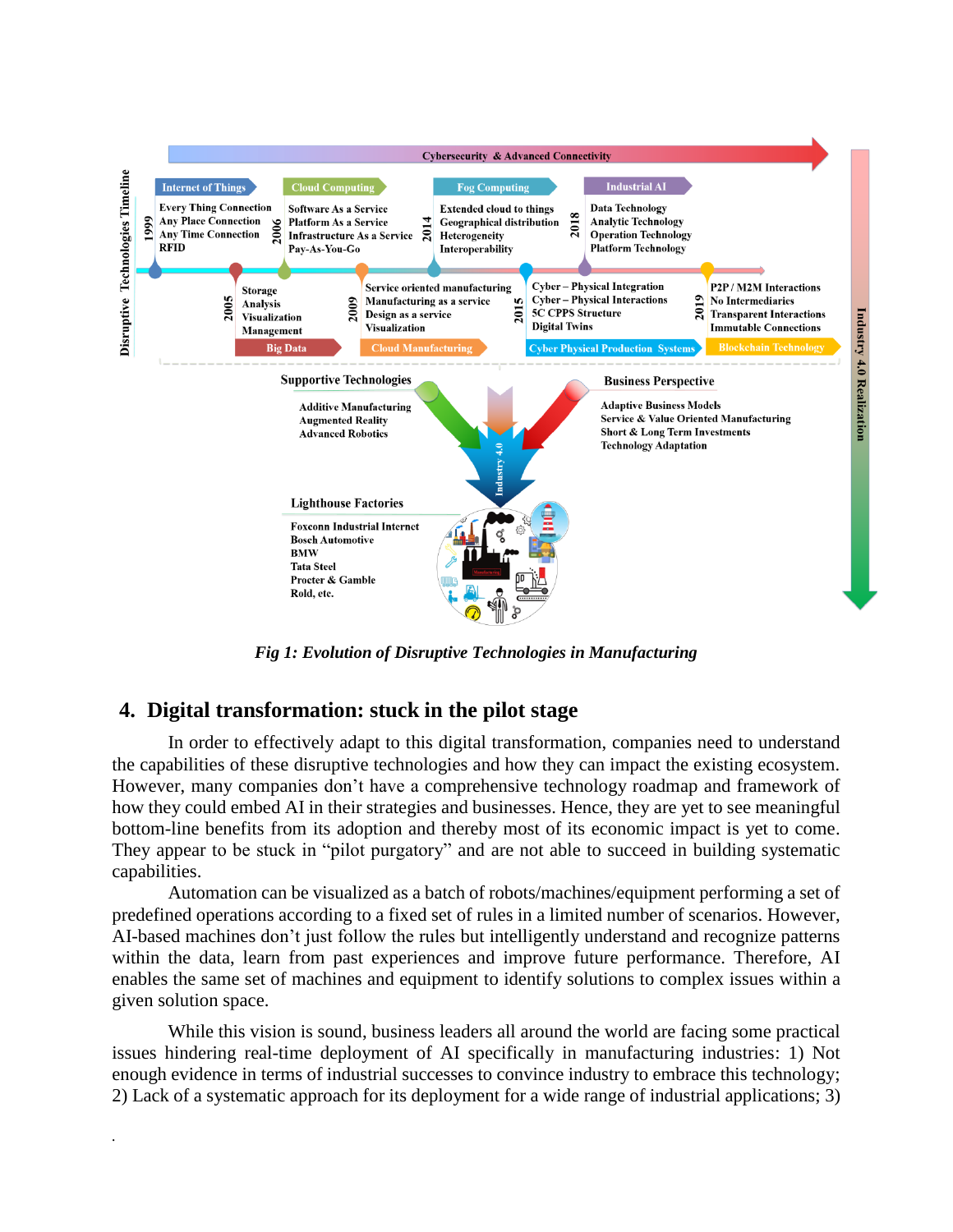Non-availability of standardized and structured data from machines/equipment as the data is reported and logged in different formats; 4) Non-availability of machine failure data as industries rarely allow to run their machines to failure; and 5) Dynamic application contexts may require intervention via human operator to add common sense to verify and validate results.

### **5. Industrial Artificial Intelligence can empower smart manufacturing**

Companies are in need of a systematic structure for the implementation of AI in industrial environments. Industrial AI can realize smart and resilient industrial systems and enable them to be fault tolerant, on-demand and self-organizing. Industrial AI is defined as "a systematic discipline, which focuses on developing, validating and deploying various machine learning algorithms for industrial applications with sustainable performance." The fundamental concept is the provision of on-demand manufacturing services to end users by optimally coordinating distributed manufacturing resources augmented by AI methodologies. Figure 2 illustrates that industrial AI's four enabling technologies can be better understood when put in the context of the IMS 5C-CPPS architecture. This architecture provides a comprehensive step-by-step strategy from the initial data collection to the final value creation.



*Fig 2: Enabling Technologies for Realization of CPPS in Manufacturing*

• **Data Technologies**: Data is the proverbial new oil that is fueling the growth of M4.0. Hence, it's critical to understand that the smart factory is primarily about data or more precisely actionable data that leads to information, knowledge, and insights. The more data that is analyzed, the smarter the decisions. Prior to the fourth industrial revolution, there was a heavy reliance on manual methods to collect machine data -- incredibly inefficient, highly susceptible to human error and unable to provide real-time visibility into operations. With a change in the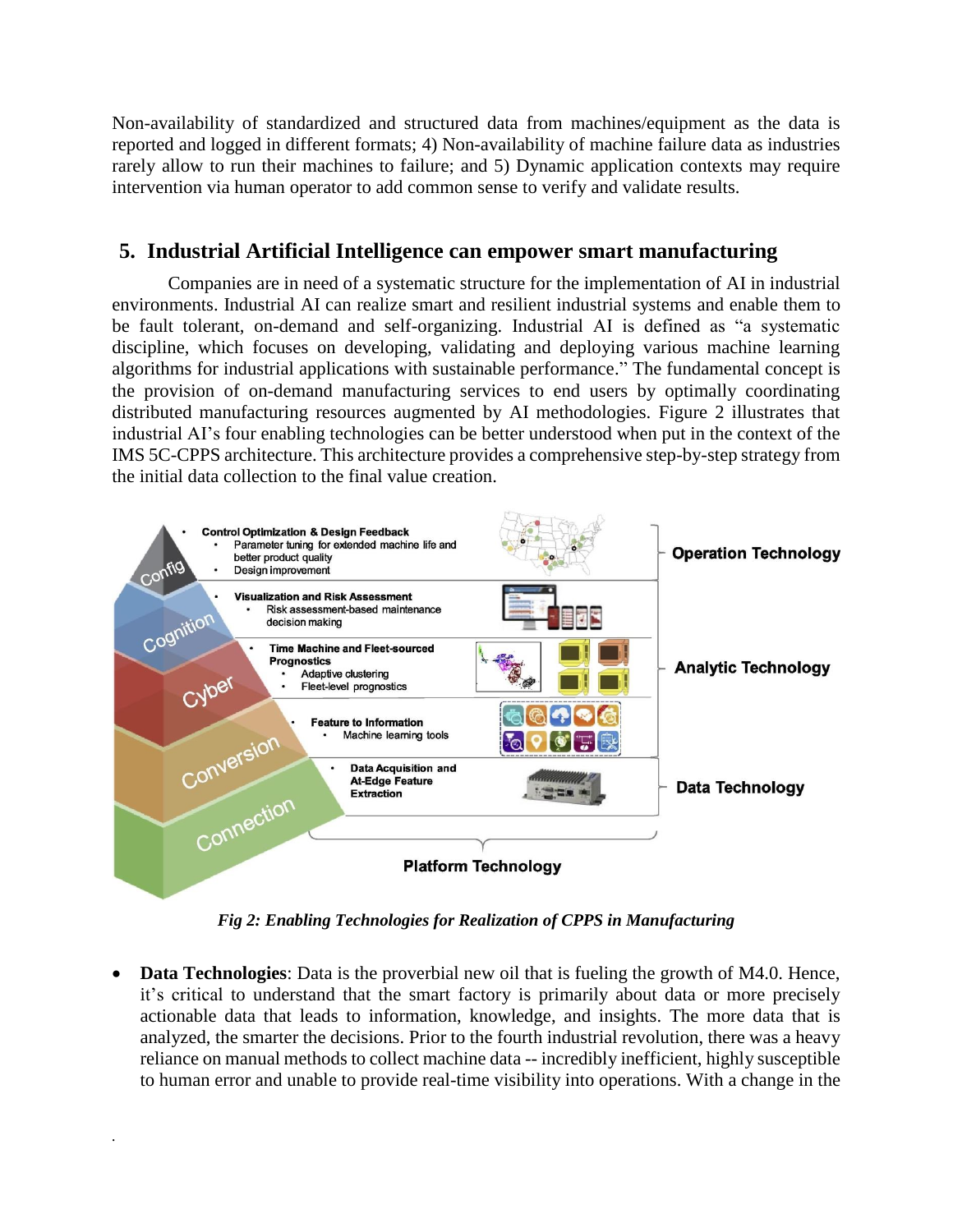competitive landscape of manufacturing, automating the data collection process from machines and applications is essential to future success.

Instrumenting the factory floor with sensors can help to create a complete view about the capacity and performance of the company's assets including manufacturing equipment, inventory, people, etc. Different types of signals can be captured from equipment, such as cutting force, vibration, acoustic emission, temperature, current, oil-debris, pressure etc. The data can be static (machine IDs, process parameters, job IDs, etc., i.e. mostly background information) or dynamic (machine health condition, inventory levels, asset utilization, etc.). Data can be generated at either component level, machine level or the shop-floor level and can be broadly divided as structured and unstructured data. The role of data technologies is to efficiently track, control and document this voluminous and varied manufacturing data streaming at high speed in real time. Communication and management of data also become an important part of the data technology for industrial AI. It is expected that the communication technology should have features such as high data transfer rate, low latency, high reliability, high security, accurate traceability, and scalability.

 **Analytic Technologies**: Many companies today have made significant investment in data acquisition hardware and sensors, thus capturing and storing massive amounts of process data. But they typically use them only for tracking purposes, not as a basis for improving operations. It is important to know what to do with the collected information. Analytics refers to the application of statistics and other mathematical tools to these data streams to assess and improve practices. Analytics can enable manufacturers to investigate even the most minute of variabilities in production processes and go beyond lean manufacturing programs such as Six Sigma. It can enable them to segment the production process to the most specific task or activity to identify specific processes/components that are underperforming or causing bottlenecks.

Data-driven modeling can enable manufacturing companies to uncover hidden patterns, unknown correlations and other useful information from manufacturing systems and integrate the obtained information with other technologies for improved productivity and innovation. Apart from data analytics, data visualization tools are an essential element of analytic technologies. The up-to-date real-time information provided by data analytics would be a waste if the results can't be communicated clearly and effectively to the people whose job it is to put them to work. Easy to interpret and user-friendly graphs, charts and reports enable manufacturers to more readily comprehend the analyzed data, track important metrics and assess how far or close they are to their target.

 **Platform Technologies:** Platform refers to both hardware or a piece of software that fills a role in application enablement in an industrial environment, such as connecting devices, handling data (collection/extraction  $\rightarrow$  storage  $\rightarrow$  analyses  $\rightarrow$  visualization) and finally delivering it to the finished applications. Platforms take the center stage in the concept of industrial AI, providing tools and flexibility needed to develop application-centric functions unique to each industry. Platform technologies help in coordinating, integrating, deploying and supporting technologies, such as digital twins, data storage, connectivity across the shop floor, edge intelligence, robotics integration etc. Three major types of platform configurations can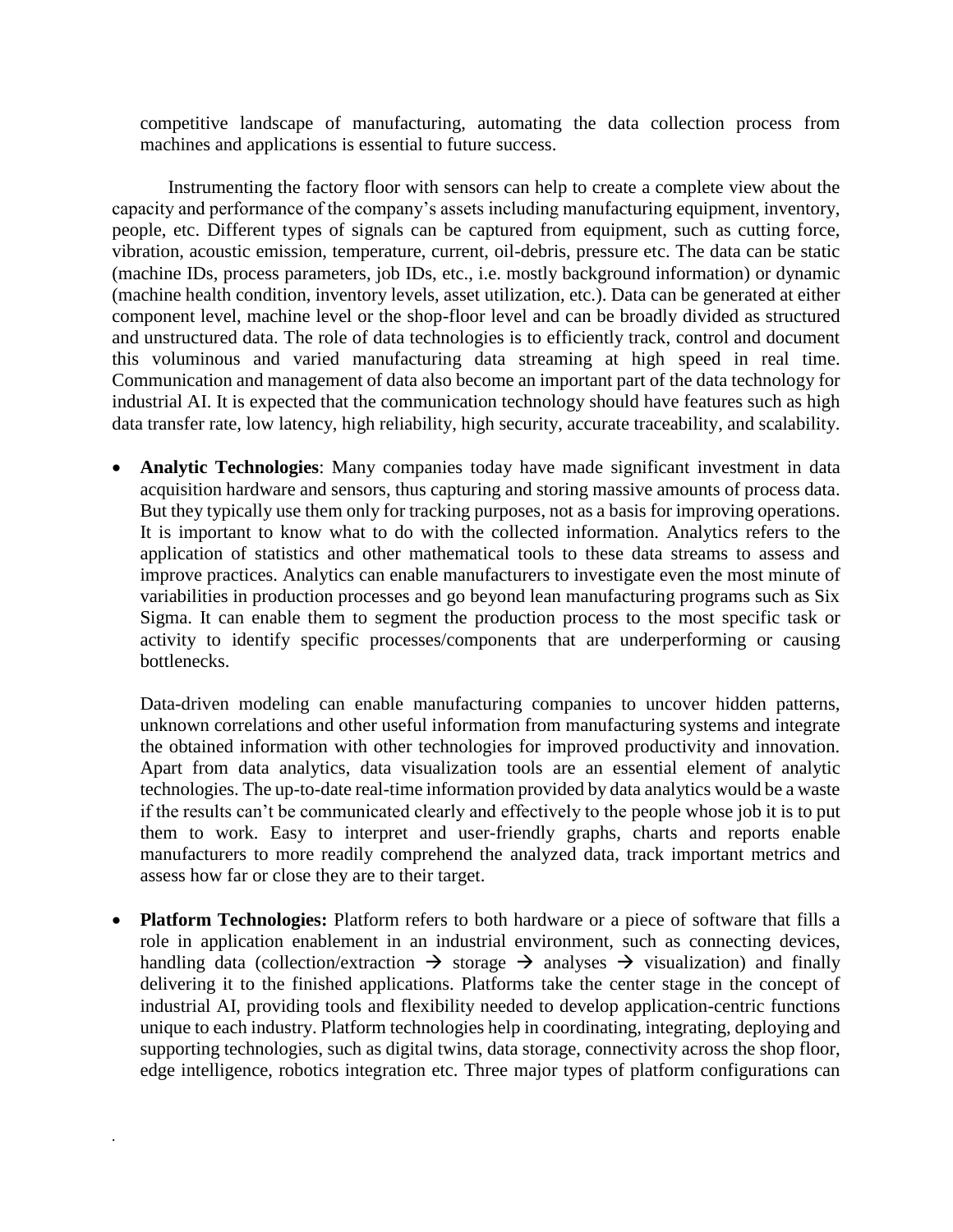be generally found – stand-alone, fog/edge and cloud. The differentiating factor between them is the location where the analytics is deployed.

 **Operations Technologies:** Based on the information derived from the analytics, operations technology, in conjunction with the other technologies, aims to achieve enterprise control and optimization via systems such as product lifecycle management, enterprise resource planning, manufacturing execution systems, customer relationship management, and supply chain management. Finally, outcomes of the analytics performed on the collected data can be fed back to the equipment designer for closed loop lifecycle redesign. In addition, supervisory control and feedback to the physical space are managed through the OT level. The advanced OT incorporated in the manufacturing system is used to form a closed loop management system wherein tasks are generated and executed via intelligent agents running in a distributed and autonomous fashion. OT enables characteristics like self-configure, self-adjust, and selfoptimize to the manufacturing ecosystem which finally improve flexibility and resilience throughout the whole production system and lead to higher efficiency and economic impact.

#### **6. 'LIGHTHOUSE': A leap forward for realization of smart factories**

Manufacturing issues in general can be mapped into two spaces (Figure 3): visible and invisible. Machine breakdown, reduced yield, loss of product quality, etc. are some examples of visible defects. Invisible issues correspond to machine degradation, component wear, lack of lubrication, etc. Generally, well-defined problems such as breakdowns, quality, and productivity etc. are solved through continuous improvement and standard work. i.e. the traditional manufacturing approach (lower left space). Competitive manufacturers today are involving AI algorithms to design, produce and deliver high-quality customer-desired products faster than the competition for problem avoidance (upper left space). Current efforts by many companies have led to the development of new methods/techniques for the invisible issues (lower right space). Adoption of Industrial AI-based approach will aid in producing new value-creation opportunities for smart manufacturing in a dynamic and uncertain environment (upper right space). Unified implementation of the key elements of Industrial AI will not only aid in solving visible problems but avoid invisible ones as well.

Industrial AI can help in achieving the 3W's in smart manufacturing: Work Reduction, Waste Reduction, and Worry-Free Manufacturing. 'Worry' is an invisible concern with today's manufacturing systems that could be due to things like product's bad quality, customer dissatisfaction or business decline. For handling these challenges, advanced AI tools must be utilized through a systematic approach. Work and waste reduction also can be achieved through identifying visible aspects of the problems and addressing their future concerns via the utilization of adaptive AI modules.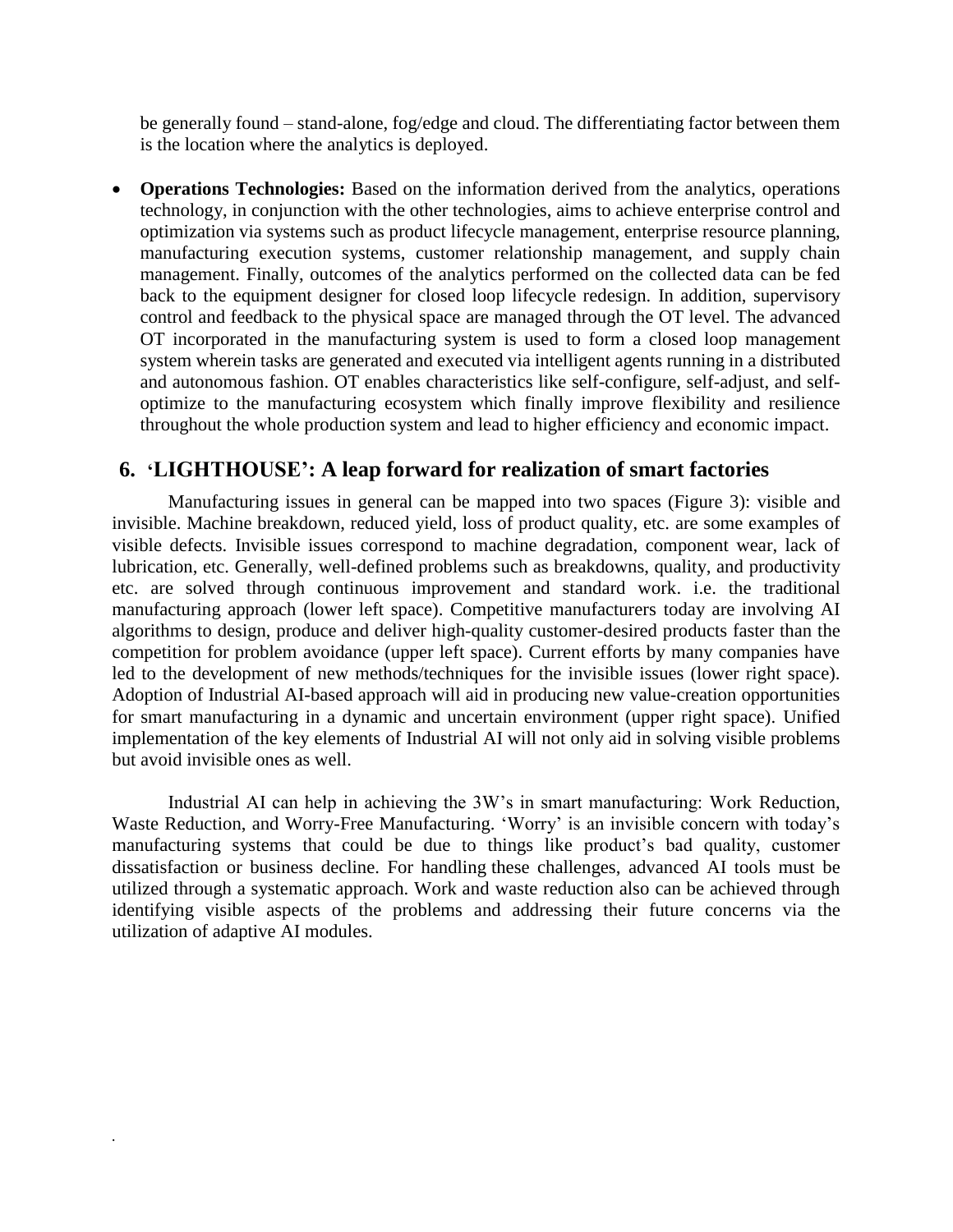

*Fig 3: The Impact of Industrial AI: From Solving Visible Problems to Avoiding Invisible Ones*

Factories that incorporated advanced technologies within their manufacturing development and gained significant economic and financial benefits are the true guiding light in the context of M4.0 and the so-named lighthouse factories. Intelligence is the core asset for such unique factories and is fully utilized through adaptation and implementation of Industrial AI, which can serve as the core driving engine through its four technology enablers and can significantly simplify an advanced CPS structure for its real-world implementation (Figure 4). In this design, manufacturing bottlenecks are identified and managed clearly by autonomous AI modules embedded in the local devices which function collaboratively with each other. For example, a unit of Apple's largest manufacturing contractor Foxconn is one of the lighthouse factories. The company's Shenzhen plant has fully automated most of its production lines and factories, truly becoming a lights-out factory. They are making use of robots in the production line, hence requiring less light – and perhaps more importantly, less human workers. This movement has been followed by other companies, including Bosch Automation, BMW, Tata Steel, Procter & Gamble, and Rold.

*For more information visit: [www.imscenter.net](http://www.imscenter.net/)*